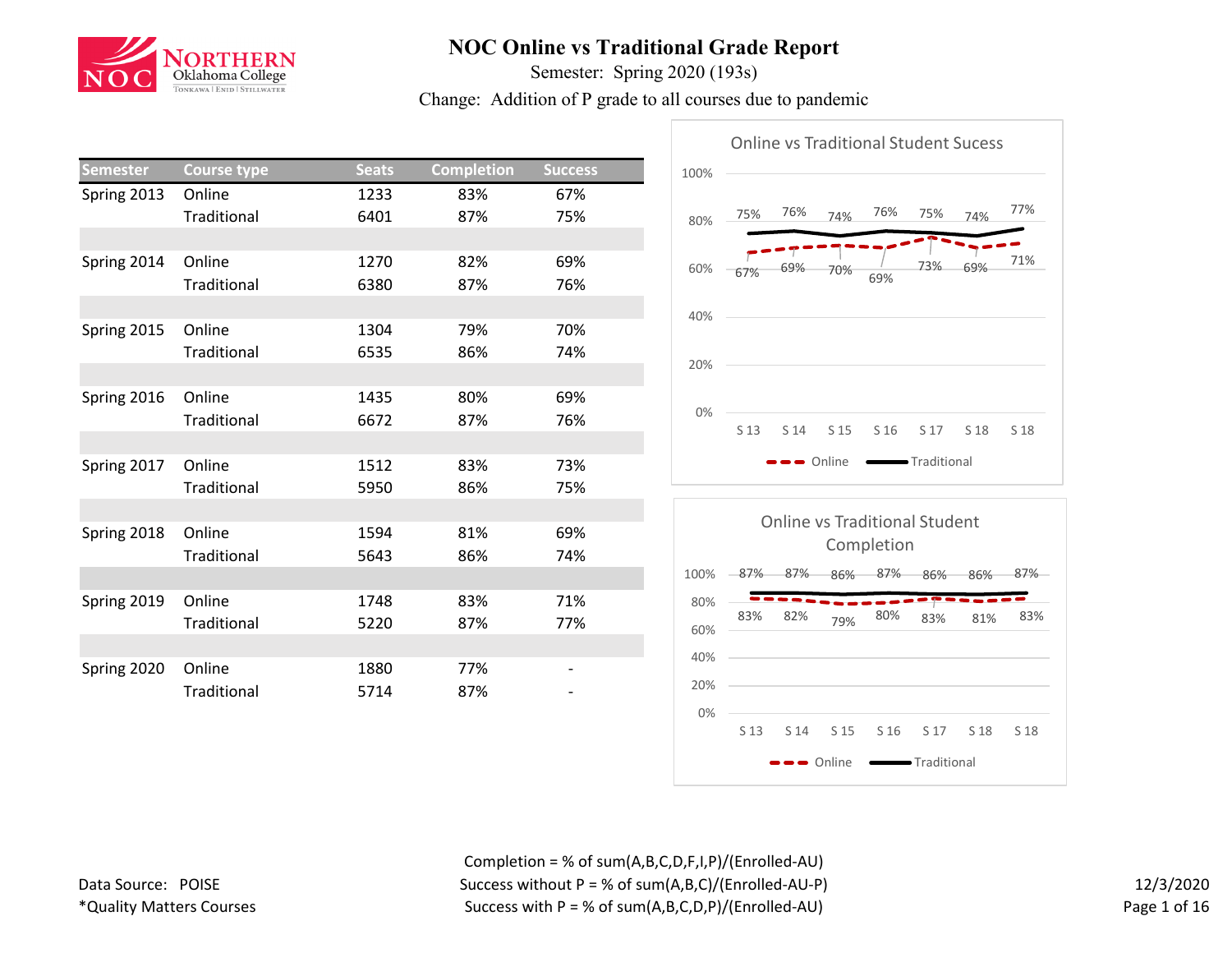

Semester: Spring 2020 (193s)

Change: Addition of P grade to all courses due to pandemic

| <b>Semester</b>  | # Online Courses      | $=$  | <b>ats</b><br>$\left( \left( \right) \right)$ | $\mathbf{A}$ | $\mathbb{R}$<br>ы | C.  | D  |    | W   | <b>AW</b> | AU           |   | P              | $\overline{a}$<br>ēΰ<br>$\bar{\mathbf{o}}$ | [≏ L<br>Ø<br>$\circ$<br>$\left( \right)$<br>š | with<br>cess<br>c<br>$\frac{1}{2}$<br>ಟ |
|------------------|-----------------------|------|-----------------------------------------------|--------------|-------------------|-----|----|----|-----|-----------|--------------|---|----------------|--------------------------------------------|-----------------------------------------------|-----------------------------------------|
| <b>Fall 2019</b> |                       |      |                                               |              |                   |     |    |    |     |           |              |   |                |                                            |                                               |                                         |
|                  | Enrolled in 1 online  | 660  | 660                                           | 274          | 155               | 77  | 22 | 14 | 61  | 38        | 0            | 0 | 19             | 85%                                        | 79%                                           | 83%                                     |
|                  | Enrolled in 2         | 297  | 594                                           | 264          | 110               | 71  | 21 | 18 | 46  | 54        | $\mathbf{0}$ | 0 | 10             | 83%                                        | 76%                                           | 80%                                     |
|                  | Enrolled in 3         | 104  | 312                                           | 113          | 66                | 41  | 14 | 12 | 25  | 37        | 0            | 0 | 4              | 80%                                        | 71%                                           | 76%                                     |
|                  | Enrolled in 4         | 38   | 152                                           | 63           | 35                | 20  | 10 | 4  | 8   | 10        | $\mathbf{0}$ | 0 | $\overline{2}$ | 88%                                        | 79%                                           | 86%                                     |
|                  | Enrolled in 5 or more | 16   | 82                                            | 42           | 17                | 9   | 4  | 1  | 5   | 4         | 0            | 0 | 0              | 89%                                        | 83%                                           | 88%                                     |
|                  | Total                 | 1115 | 1800                                          | 756          | 383               | 218 | 71 | 49 | 145 | 143       | 0            | 0 | 35             | 84%                                        | 77%                                           | 81%                                     |

| <b>Semester</b>  | <b>Demographics of</b><br><b>Online Students</b> | <u>ვ</u><br>'nΠ | Seats | A            | B            | C.             | D              | 51             | W              | <b>AW</b>      | <b>AU</b>   |              | P              | etion<br>Ē<br>ຊ | 믕<br>GD)<br>Ĕ | and in<br>မိ<br>$\Box$<br>ਾ |
|------------------|--------------------------------------------------|-----------------|-------|--------------|--------------|----------------|----------------|----------------|----------------|----------------|-------------|--------------|----------------|-----------------|---------------|-----------------------------|
| <b>Fall 2019</b> |                                                  |                 |       |              |              |                |                |                |                |                |             |              |                |                 |               |                             |
|                  | American<br>Indian/Alaska Native                 | 166             | 259   | 97           | 57           | 52             | 7              | 6              | 16             | 19             | 0           | 0            | 5              | 86%             | 81%           | 84%                         |
|                  | Asian                                            | 11              | 23    | 15           | 5            | $\overline{2}$ | $\mathbf 0$    | $\mathbf{0}$   | $\Omega$       | $\Omega$       | $\Omega$    | $\mathbf 0$  | $\mathbf{1}$   | 100%            | 100%          | 100%                        |
|                  | <b>Black/African American</b>                    | 39              | 62    | 20           | 6            | 10             | 4              | 4              | 5              | 13             | 0           | 0            | 0              | 71%             | 58%           | 65%                         |
|                  | <b>Native</b><br>Hawaiian/Pacific                | 3               | 5     | $\mathbf{1}$ | $\mathbf{1}$ | $\mathbf 0$    | 0              | $\mathbf 0$    | $\mathbf{1}$   | $\overline{2}$ | $\mathbf 0$ | $\mathbf 0$  | $\mathbf 0$    | 40%             | 40%           | 40%                         |
|                  | Hispanic/Latino                                  | 104             | 150   | 59           | 34           | 10             | 4              | 7              | 21             | 13             | 0           | 0            | $\overline{2}$ | 77%             | 70%           | 73%                         |
|                  | White                                            | 744             | 1231  | 536          | 263          | 136            | 54             | 30             | 95             | 91             | $\mathbf 0$ | $\mathbf{0}$ | 26             | 85%             | 78%           | 82%                         |
|                  | Unknown                                          | 12              | 17    |              | 4            | 4              | 0              | $\mathbf{0}$   | 0              | $\mathbf{1}$   | 0           | $\mathbf 0$  | $\mathbf{1}$   | 94%             | 94%           | 94%                         |
|                  | Non-Resident/Alien                               | 5               | 6     | 3            | $\mathbf{1}$ | $\mathbf 0$    | 0              | $\Omega$       | $\overline{2}$ | $\Omega$       | $\Omega$    | $\mathbf 0$  | $\mathbf 0$    | 67%             | 67%           | 67%                         |
|                  | Two races or more                                | 31              | 47    | 18           | 12           | 4              | $\overline{2}$ | $\overline{2}$ | 5              | 4              | 0           | 0            | 0              | 81%             | 72%           | 77%                         |
|                  | Total                                            | 1115            | 1800  | 756          | 383          | 218            | 71             | 49             | 145            | 143            | $\mathbf 0$ | $\mathbf 0$  | 35             | 84%             | 77%           | 81%                         |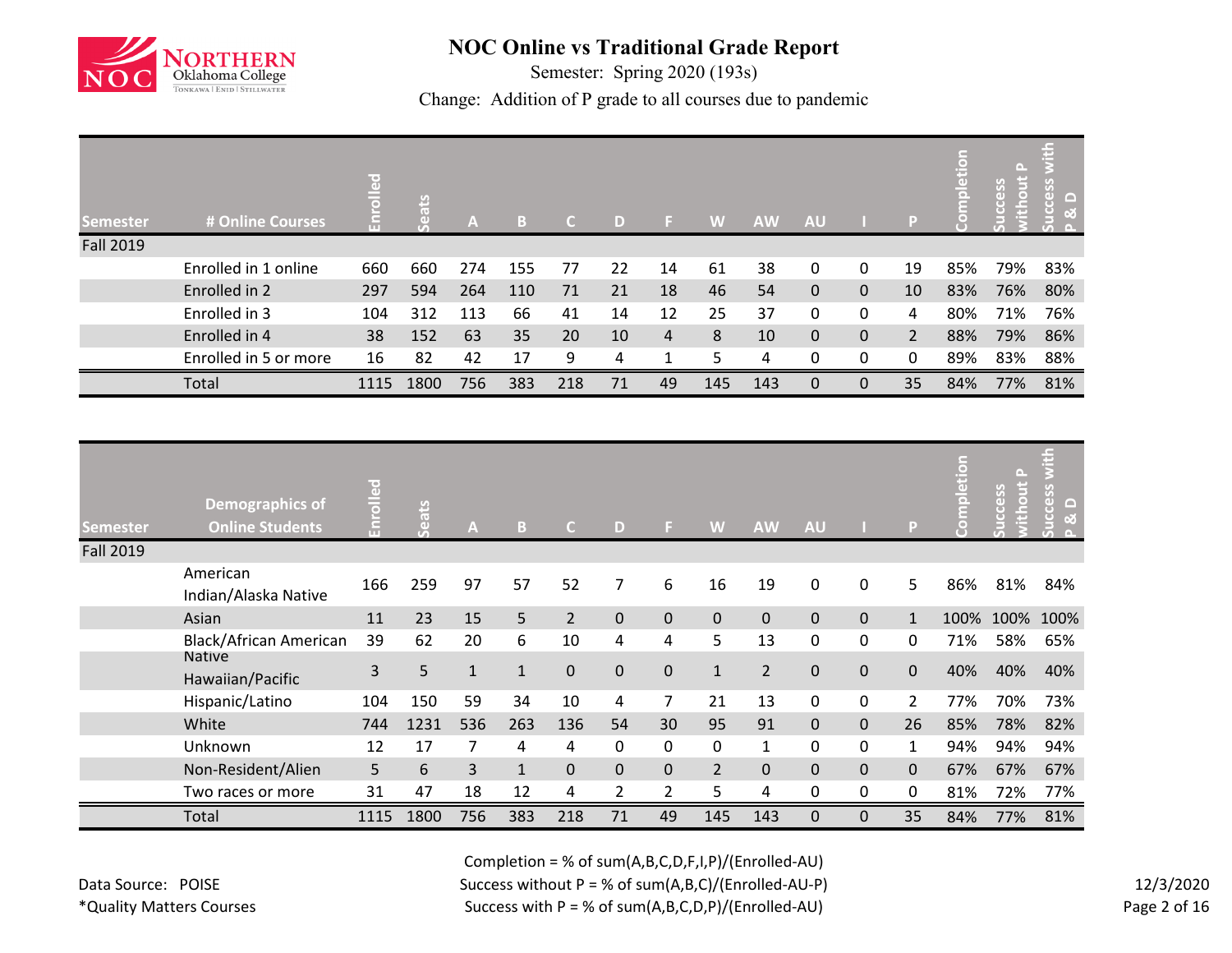

Semester: Spring 2020 (193s)

Change: Addition of P grade to all courses due to pandemic

| <b>Course</b>    | <b>Type</b> | ā<br>Credit    | Sections       | Enrolled | <b>Avg Class Siz</b>     | <b>Credit Hours</b><br>Generated | $\mathbf{A}$   | B              | $\mathsf{C}$   | D              | F.             | W              | <b>AW</b>      | <b>AU</b>   |              | P              | etion                    | $\Delta$<br>thout<br>cess | ccess<br>$\Omega$<br>ು ಸ<br>$\sim$ |
|------------------|-------------|----------------|----------------|----------|--------------------------|----------------------------------|----------------|----------------|----------------|----------------|----------------|----------------|----------------|-------------|--------------|----------------|--------------------------|---------------------------|------------------------------------|
| *ACCT 2103       | Online      | 3              | $\mathbf{1}$   | 19       | 19                       | 57                               | 4              | 6              | $\overline{4}$ | $\overline{2}$ | $\mathbf 0$    | $\overline{2}$ | $\mathbf{0}$   | $\mathbf 0$ | $\mathbf{0}$ | $\mathbf{1}$   | 84%                      | 78%                       | 89%                                |
|                  | Traditional | 3              | 4              | 83       | 21                       | 249                              | 27             | 16             | 16             | 4              | $\pmb{0}$      | 12             | 1              | $\pmb{0}$   | $\mathbf 0$  | $\overline{7}$ | 76%                      | 78%                       | 84%                                |
|                  |             |                |                |          |                          |                                  |                |                |                |                |                |                |                |             |              |                |                          |                           |                                    |
| *ACCT 2203       | Online      | 3              | $\mathbf{1}$   | 13       | 13                       | 39                               | $\overline{2}$ | $\overline{2}$ | 4              | $\overline{2}$ | $\mathbf 0$    | $\overline{2}$ | 0              | $\mathbf 0$ | $\pmb{0}$    | $\mathbf{1}$   | 77%                      | 67%                       | 85%                                |
|                  | Traditional | 3              | 3              | 81       | 27                       | 243                              | 26             | 20             | 13             | 4              | 3              | $\overline{7}$ | $\mathbf{1}$   | $\mathbf 0$ | $\mathbf 0$  | $\overline{7}$ | 81%                      | 80%                       | 86%                                |
|                  |             |                |                |          |                          |                                  |                |                |                |                |                |                |                |             |              |                |                          |                           |                                    |
| <b>ART 1113</b>  | Online      | $\overline{3}$ | 3              | 75       | 25                       | 225                              | 16             | 21             | 15             | 5              | 6              | 6              | 5              | $\pmb{0}$   | $\mathbf 0$  | $\mathbf{1}$   | 84%                      | 70%                       | 77%                                |
|                  | Traditional | 3              | 4              | 57       | 14                       | 171                              | 17             | 13             | $\overline{7}$ | $\overline{2}$ | 9              | $\overline{7}$ | 0              | $\pmb{0}$   | $\mathbf 0$  | $\overline{2}$ | 84%                      | 67%                       | 72%                                |
|                  |             |                |                |          |                          |                                  |                |                |                |                |                |                |                |             |              |                |                          |                           |                                    |
| BISI 1114*       | Online      | 4              | 3              | 52       | 17                       | 208                              | 26             | 8              | 4              | $\overline{2}$ | $\overline{2}$ | $\overline{7}$ | $\mathbf{1}$   | $\mathbf 0$ | $\mathbf 0$  | $\overline{2}$ | 81%                      | 76%                       | 81%                                |
|                  | Traditional | $\overline{4}$ | 13             | 331      | 25                       | 1324                             | 81             | 108            | 54             | 10             | 20             | 29             | 17             | $\pmb{0}$   | $\mathbf 0$  | 12             | 82%                      | 76%                       | 80%                                |
|                  |             |                |                |          |                          |                                  |                |                |                |                |                |                |                |             |              |                |                          |                           |                                    |
| BISI 1214*       | Online      | 4              | $\overline{2}$ | 31       | 16                       | 124                              | 16             | 6              | 3              | $\overline{2}$ | $\mathbf{1}$   | $\mathbf 0$    | 3              | $\mathbf 0$ | $\mathbf 0$  | $\Omega$       | 90%                      | 81%                       | 87%                                |
|                  | Traditional | 4              | $\overline{2}$ | 35       | 18                       | 140                              | 19             | 6              | $\overline{7}$ | $\mathbf{1}$   | $\pmb{0}$      | $\mathbf{1}$   | 0              | $\pmb{0}$   | $\pmb{0}$    | $\mathbf{1}$   | 94%                      | 94%                       | 97%                                |
|                  |             |                |                |          |                          |                                  |                |                |                |                |                |                |                |             |              |                |                          |                           |                                    |
| <b>BISI 1224</b> | Online      | 4              | $\mathbf{1}$   | 11       | 11                       | 44                               | 3              | 3              | $\mathbf{1}$   | $\overline{2}$ | $\mathbf 0$    | $\overline{2}$ | 0              | $\pmb{0}$   | $\pmb{0}$    | 0              | 82%                      | 64%                       | 82%                                |
|                  | Traditional |                |                |          |                          |                                  |                |                |                |                |                |                |                |             |              |                |                          |                           |                                    |
|                  |             |                |                |          |                          |                                  |                |                |                |                |                |                |                |             |              |                |                          |                           |                                    |
| <b>BISI 2214</b> | Online      | 4              | $\mathbf{1}$   | 23       | 23                       | 92                               | $\mathbf 0$    | $\overline{4}$ | 9              | $\mathbf 0$    | $\mathbf 0$    | $\overline{7}$ | $\overline{3}$ | $\pmb{0}$   | $\mathbf 0$  | 0              | 57%                      | 57%                       | 57%                                |
|                  | Traditional | 4              | 3              | 57       | 19                       | 228                              | 12             | 17             | 20             | 0              | $\pmb{0}$      | 6              | 1              | $\pmb{0}$   | 0            | $\mathbf{1}$   | 86%                      | 88%                       | 88%                                |
|                  |             |                |                |          |                          |                                  |                |                |                |                |                |                |                |             |              |                |                          |                           |                                    |
| <b>BMGT 2143</b> | Online      | 3              | $\mathbf{1}$   | 17       | 17                       | 51                               | 11             | 4              | $\mathbf{1}$   | $\mathbf 0$    | $\pmb{0}$      | 0              | $\mathbf{1}$   | $\pmb{0}$   | $\pmb{0}$    | 0              | 94%                      | 94%                       | 94%                                |
|                  | Traditional |                |                |          | $\overline{\phantom{a}}$ | $\overline{\phantom{a}}$         |                |                |                |                |                |                |                |             |              |                | $\overline{\phantom{a}}$ |                           |                                    |
|                  |             |                |                |          |                          |                                  |                |                |                |                |                |                |                |             |              |                |                          |                           |                                    |
| *BSAD 1103       | Online      | 3              | $\mathbf{1}$   | 23       | 23                       | 69                               | 16             | 5              | $1\,$          | $\mathbf 0$    | $\mathbf 1$    | $\pmb{0}$      | $\mathbf 0$    | $\pmb{0}$   | $\mathbf 0$  | 0              | 100%                     | 96%                       | 96%                                |
|                  | Traditional | 3              | 3              | 56       | 19                       | 168                              | 33             | 9              | 6              | 1              | 0              | 4              | $\overline{2}$ | $\pmb{0}$   | 0            | 1              | 88%                      | 87%                       | 89%                                |

Completion = % of sum(A,B,C,D,F,I,P)/(Enrolled-AU)

Success without P = % of sum(A,B,C)/(Enrolled-AU-P) Success with P = % of sum(A,B,C,D,P)/(Enrolled-AU)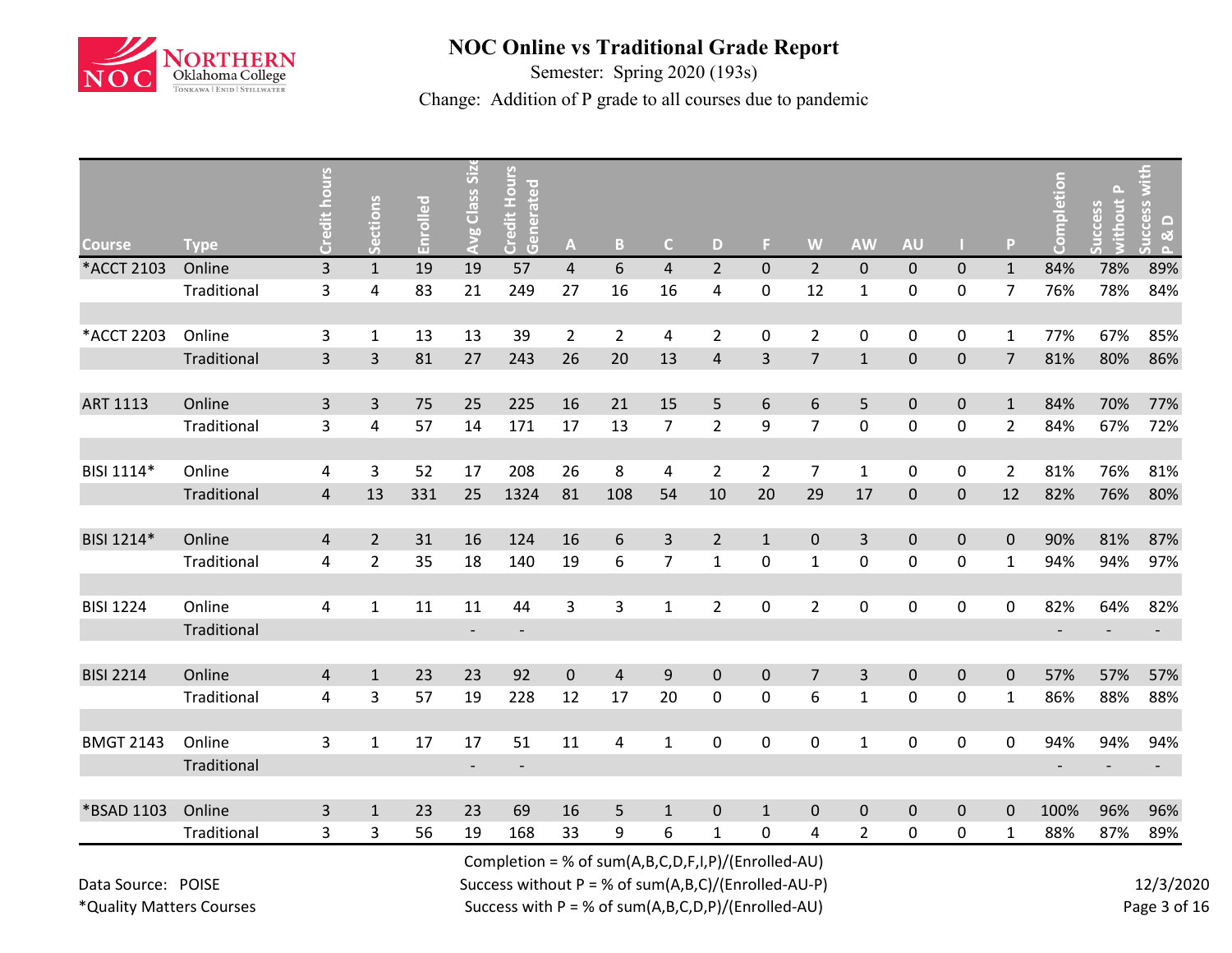

Semester: Spring 2020 (193s)

Change: Addition of P grade to all courses due to pandemic

| <b>Course</b>    | <b>Type</b> | <b>Credit hours</b> | Sections       | Enrolled       | Class Size<br>Avg        | <b>Credit Hours</b><br>Generated | $\mathbf{A}$   | B              | C.                      | D            | F.             | W            | <b>AW</b>    | <b>AU</b>    |              | P.             | Completion               | $\Delta$<br>thout<br>cess | ccess with<br>$\Omega$<br><u>ನ</u> |
|------------------|-------------|---------------------|----------------|----------------|--------------------------|----------------------------------|----------------|----------------|-------------------------|--------------|----------------|--------------|--------------|--------------|--------------|----------------|--------------------------|---------------------------|------------------------------------|
| *BSAD 1113       | Online      | 3                   | $\overline{2}$ | 43             | 22                       | 129                              | 13             | $9\,$          | 9                       | $\mathbf{1}$ | $\mathbf 0$    | 5            | 6            | $\mathbf 0$  | $\mathbf 0$  | $\mathbf{0}$   | 74%                      | 72%                       | 74%                                |
|                  | Traditional | 3                   | 10             | 206            | 21                       | 618                              | 60             | 47             | 32                      | 6            | 17             | 24           | 12           | $\pmb{0}$    | 0            | 8              | 79%                      | 70%                       | 74%                                |
|                  |             |                     |                |                |                          |                                  |                |                |                         |              |                |              |              |              |              |                |                          |                           |                                    |
| <b>BSAD 2113</b> | Online      | 3                   | $\mathbf{1}$   | $\overline{7}$ | $\overline{7}$           | 21                               | 6              | 0              | 0                       | $\mathbf 0$  | $\pmb{0}$      | 0            | 1            | $\mathbf 0$  | 0            | 0              | 86%                      |                           | 86% 86%                            |
|                  | Traditional |                     |                |                | $\overline{\phantom{a}}$ | $\overline{\phantom{a}}$         |                |                |                         |              |                |              |              |              |              |                | $\overline{\phantom{a}}$ |                           |                                    |
|                  |             |                     |                |                |                          |                                  |                |                |                         |              |                |              |              |              |              |                |                          |                           |                                    |
| <b>BSAD 2313</b> | Online      | $\overline{3}$      | $\mathbf{1}$   | $\overline{3}$ | $\overline{3}$           | 9                                | $\overline{3}$ | $\mathbf{0}$   | $\overline{0}$          | $\mathbf{0}$ | $\mathbf 0$    | $\mathbf{0}$ | $\mathbf{0}$ | $\mathbf{0}$ | $\mathbf{0}$ | $\Omega$       | 100%                     | 100% 100%                 |                                    |
|                  | Traditional |                     |                |                |                          |                                  |                |                |                         |              |                |              |              |              |              |                |                          |                           |                                    |
|                  |             |                     |                |                |                          |                                  |                |                |                         |              |                |              |              |              |              |                |                          |                           |                                    |
| CD 1023          | Online      | 3                   | $\overline{2}$ | 21             | 11                       | 63                               | 9              | $\mathbf 1$    | $\mathbf{1}$            | $\mathbf 0$  | $\pmb{0}$      | 3            | 6            | $\pmb{0}$    | $\pmb{0}$    | $\mathbf{1}$   | 52%                      | 55%                       | 57%                                |
|                  | Traditional |                     |                |                | $\overline{\phantom{a}}$ | $\overline{\phantom{a}}$         |                |                |                         |              |                |              |              |              |              |                | $\overline{\phantom{a}}$ |                           |                                    |
|                  |             |                     |                |                |                          |                                  |                |                |                         |              |                |              |              |              |              |                |                          |                           |                                    |
| CD 1053          | Online      | $\overline{3}$      | $\mathbf{1}$   | 17             | 17                       | 51                               | 11             | $\overline{3}$ | $2^{\circ}$             | $\mathbf{0}$ | $\mathbf 0$    | $\pmb{0}$    | $\mathbf{1}$ | $\mathbf 0$  | $\mathbf{0}$ | $\mathbf{0}$   | 94%                      |                           | 94% 94%                            |
|                  | Traditional |                     |                |                | $\overline{\phantom{a}}$ | $\overline{\phantom{a}}$         |                |                |                         |              |                |              |              |              |              |                | $\overline{\phantom{a}}$ |                           |                                    |
|                  |             |                     |                |                |                          |                                  |                |                |                         |              |                |              |              |              |              |                |                          |                           |                                    |
| CD 2013          | Online      | 3                   | $\mathbf{1}$   | 17             | 17                       | 51                               | 5              | $\overline{2}$ | 4                       | $\mathbf{0}$ | $\mathbf 0$    | $\mathbf{1}$ | 3            | $\mathbf 0$  | 0            | $\overline{2}$ | 65%                      |                           | 73% 76%                            |
|                  | Traditional |                     |                |                | $\overline{\phantom{a}}$ | $\overline{\phantom{a}}$         |                |                |                         |              |                |              |              |              |              |                | $\overline{\phantom{a}}$ |                           |                                    |
|                  |             |                     |                |                |                          |                                  |                |                |                         |              |                |              |              |              |              |                |                          |                           |                                    |
| CD 2023          | Online      | $\overline{3}$      | $\mathbf{1}$   | 15             | 15                       | 45                               | 11             | $\mathbf 0$    | $\overline{3}$          | $\mathbf{1}$ | $\mathbf 0$    | $\mathbf 0$  | $\mathbf 0$  | $\mathbf 0$  | $\mathbf 0$  | $\mathbf{0}$   | 100%                     |                           | 93% 100%                           |
|                  | Traditional |                     |                |                | $\qquad \qquad$          | $\overline{\phantom{a}}$         |                |                |                         |              |                |              |              |              |              |                |                          |                           |                                    |
|                  |             |                     |                |                |                          |                                  |                |                |                         |              |                |              |              |              |              |                |                          |                           |                                    |
| CD 2243          | Online      | 3                   | $\mathbf{1}$   | 27             | 27                       | 81                               | 13             | 4              | $\overline{\mathbf{4}}$ | $\mathbf 0$  | $\overline{2}$ | $\mathbf{1}$ | 3            | $\pmb{0}$    | $\mathbf 0$  | 0              | 85%                      | 78%                       | 78%                                |
|                  | Traditional |                     |                |                | $\overline{\phantom{a}}$ | $\overline{\phantom{a}}$         |                |                |                         |              |                |              |              |              |              |                | $\overline{\phantom{a}}$ |                           |                                    |
|                  |             |                     |                |                |                          |                                  |                |                |                         |              |                |              |              |              |              |                |                          |                           |                                    |
| CD 2313          | Online      | 3                   | $\mathbf{1}$   | 15             | 15                       | 45                               | 6              | $\overline{4}$ | $\overline{3}$          | $\mathbf{1}$ | $\mathbf 0$    | $\mathbf{0}$ | $\mathbf{1}$ | $\mathbf 0$  | $\mathbf 0$  | $\Omega$       | 93%                      |                           | 87% 93%                            |
|                  | Traditional |                     |                |                | $\overline{\phantom{a}}$ | $\overline{\phantom{a}}$         |                |                |                         |              |                |              |              |              |              |                | $\overline{\phantom{a}}$ | $\overline{\phantom{a}}$  |                                    |

Data Source: POISE \*Quality Matters Courses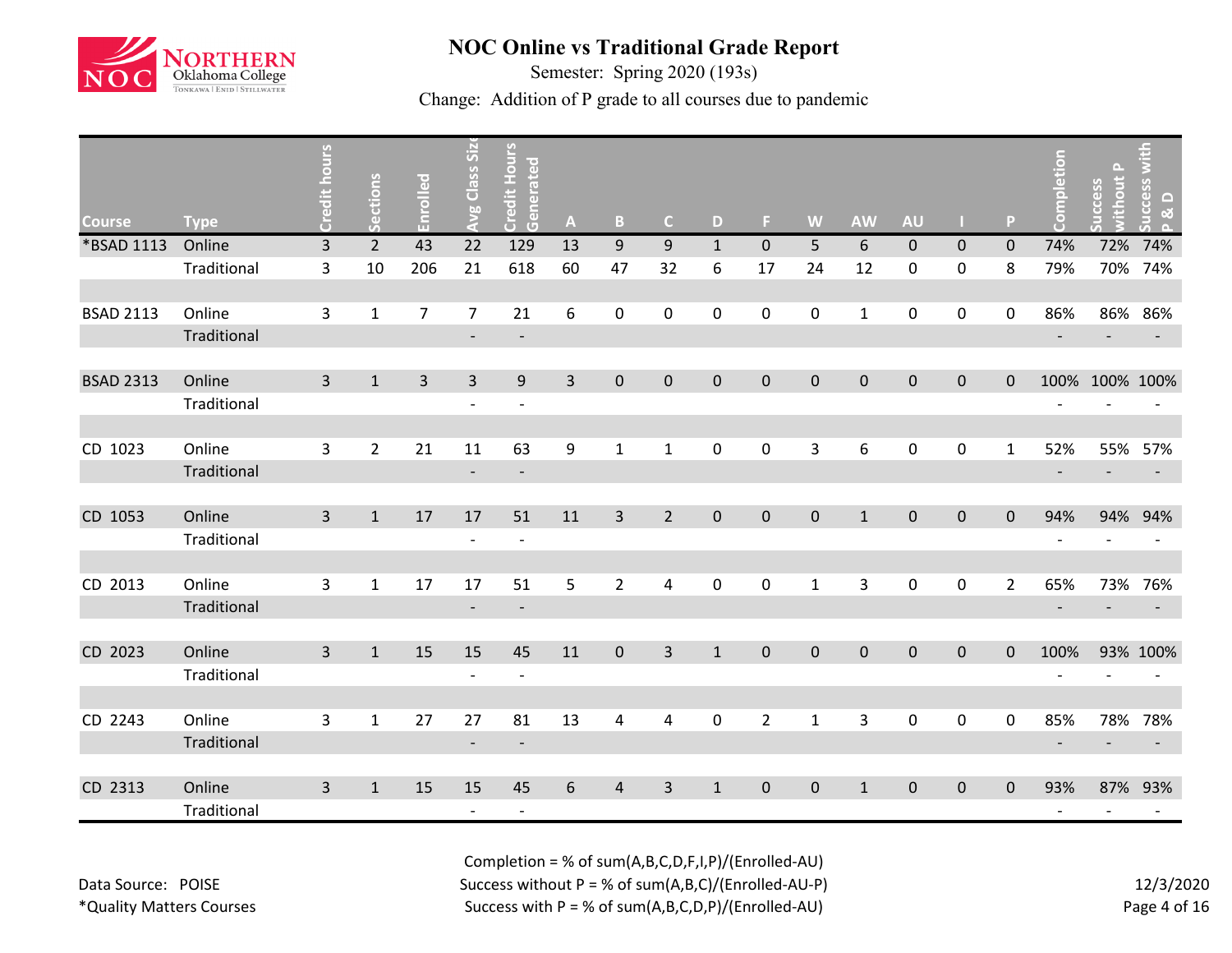

Semester: Spring 2020 (193s)

Change: Addition of P grade to all courses due to pandemic

|                  |             | Credit hours            |                |          | Avg Class Siz | Credit Hours<br>Generated |                |                |                |                |                |                |                |                  |                     |                | Completion               | $\Delta$<br>thout | with                                                   |
|------------------|-------------|-------------------------|----------------|----------|---------------|---------------------------|----------------|----------------|----------------|----------------|----------------|----------------|----------------|------------------|---------------------|----------------|--------------------------|-------------------|--------------------------------------------------------|
| <b>Course</b>    | <b>Type</b> |                         | Sections       | Enrolled |               |                           | A              | $\mathbf{B}$   | $\mathsf{C}$   | D              | Е              | W              | <b>AW</b>      | <b>AU</b>        |                     | P              |                          | ccess             | <b>CCeSS</b><br>$\Box$<br><u>ನ</u><br>$\triangleright$ |
| <b>CHEM 1014</b> | Online      | $\overline{\mathbf{4}}$ | $\mathbf{1}$   | 11       | 11            | 44                        | $\overline{2}$ | $\overline{3}$ | 4              | $\mathbf{1}$   | $\mathbf{1}$   | $\pmb{0}$      | $\mathbf 0$    | $\mathbf 0$      | $\pmb{0}$           | $\mathbf 0$    | 100%                     | 82%               | 91%                                                    |
|                  | Traditional | 4                       | $\overline{2}$ | 29       | 15            | 116                       | 10             | 13             | $\mathbf{1}$   | 0              | $\pmb{0}$      | $\mathbf{1}$   | $\overline{2}$ | $\mathbf 0$      | 0                   | $\overline{2}$ | 83%                      | 89%               | 90%                                                    |
|                  |             |                         |                |          |               |                           |                |                |                |                |                |                |                |                  |                     |                |                          |                   |                                                        |
| <b>CHEM 1314</b> | Online      | 4                       | $\mathbf{1}$   | 14       | 14            | 56                        | 3              | 4              | 5              | 1              | 0              | $\mathbf{1}$   | 0              | $\mathbf 0$      | 0                   | 0              | 93%                      | 86%               | 93%                                                    |
|                  | Traditional | 4                       | $\overline{7}$ | 204      | 29            | 816                       | 33             | 66             | 40             | 6              | $\overline{7}$ | 26             | 6              | $\mathbf 0$      | $\pmb{0}$           | 20             | 75%                      | 76%               | 81%                                                    |
|                  |             |                         |                |          |               |                           |                |                |                |                |                |                |                |                  |                     |                |                          |                   |                                                        |
| <b>CRMJ 1113</b> | Online      | $\overline{3}$          | $\mathbf{1}$   | 19       | 19            | 57                        | $\,8\,$        | $\sqrt{6}$     | $\pmb{0}$      | $\mathbf{1}$   | $\pmb{0}$      | $\mathbf{1}$   | $\overline{2}$ | $\pmb{0}$        | $\pmb{0}$           | $\mathbf{1}$   | 79%                      | 78%               | 84%                                                    |
|                  | Traditional | 3                       | $\mathbf 1$    | 31       | 31            | 93                        | 13             | 9              | 3              | $\mathbf{1}$   | 0              | 3              | $\overline{2}$ | $\mathbf 0$      | 0                   | 0              | 84%                      |                   | 81% 84%                                                |
|                  |             |                         |                |          |               |                           |                |                |                |                |                |                |                |                  |                     |                |                          |                   |                                                        |
| <b>CRMJ 1523</b> | Online      | 3                       | $\mathbf 1$    | 16       | 16            | 48                        | $\overline{7}$ | 3              | 4              | 0              | 0              | $\mathbf{1}$   | $\mathbf{1}$   | $\pmb{0}$        | 0                   | 0              | 88%                      | 88%               | 88%                                                    |
|                  | Traditional |                         |                |          |               | $\qquad \qquad -$         |                |                |                |                |                |                |                |                  |                     |                | $\overline{\phantom{a}}$ |                   |                                                        |
|                  |             |                         |                |          |               |                           |                |                |                |                |                |                |                |                  |                     |                |                          |                   |                                                        |
| CS 1113          | Online      | 3                       | $\mathbf{1}$   | 41       | 41            | 123                       | 8              | 12             | 6              | $\mathbf 0$    | $\overline{2}$ | 8              | 4              | $\mathbf 0$      | $\pmb{0}$           | $\mathbf{1}$   | 68%                      | 65%               | 66%                                                    |
|                  | Traditional | 3                       | 6              | 100      | 17            | 300                       | 28             | 13             | 18             | 5              | 3              | 17             | 10             | $\pmb{0}$        | 0                   | 6              | 67%                      | 63%               | 70%                                                    |
|                  |             |                         |                |          |               |                           |                |                |                |                |                |                |                |                  |                     |                |                          |                   |                                                        |
| CS 2123*         | Online      | 3                       | $\mathbf{1}$   | 20       | 20            | 60                        | 8              | $\mathbf{1}$   | $\overline{2}$ | $\overline{2}$ | 4              | $\overline{2}$ | $\mathbf 0$    | $\mathbf 0$      | $\pmb{0}$           | $\mathbf{1}$   | 85%                      | 58%               | 70%                                                    |
|                  | Traditional | $\overline{3}$          | 3              | 36       | 12            | 108                       | $9\,$          | 11             | 4              | 3              | $\pmb{0}$      | 3              | $\overline{4}$ | $\pmb{0}$        | $\pmb{0}$           | $\overline{2}$ | 75%                      |                   | 71% 81%                                                |
|                  |             |                         |                |          |               |                           |                |                |                |                |                |                |                |                  |                     |                |                          |                   |                                                        |
| <b>DEVS 1112</b> | Online      | $2^{\circ}$             | $\mathbf{1}$   | 6        | $6\,$         | 12                        | 4              | $\pmb{0}$      | $\mathbf{1}$   | $\mathbf 0$    | $\pmb{0}$      | $\mathbf{1}$   | $\mathbf 0$    | $\pmb{0}$        | $\mathsf{O}\xspace$ | $\mathbf 0$    | 83%                      | 83%               | 83%                                                    |
|                  | Traditional | $\overline{2}$          | $\mathbf{1}$   | 16       | 16            | 32                        | 9              | $\overline{4}$ | $\mathbf{1}$   | $\mathbf 0$    | 0              | 0              | $\overline{2}$ | $\mathbf 0$      | 0                   | 0              | 88%                      | 88%               | 88%                                                    |
|                  |             |                         |                |          |               |                           |                |                |                |                |                |                |                |                  |                     |                |                          |                   |                                                        |
| ECON 2113*       | Online      | 3                       | $\mathbf{1}$   | 21       | 21            | 63                        | 14             | $\overline{2}$ | $\mathbf{1}$   | 0              | 0              | 3              | $\mathbf{1}$   | $\mathbf 0$      | 0                   | 0              | 81%                      | 81%               | 81%                                                    |
|                  | Traditional | $\overline{3}$          | 3              | 65       | 22            | 195                       | 29             | 19             | $\overline{7}$ | $\mathbf 0$    | $\mathbf{1}$   | 6              | $\overline{2}$ | $\mathbf 0$      | $\pmb{0}$           | $\mathbf{1}$   | 86%                      | 86%               | 86%                                                    |
|                  |             |                         |                |          |               |                           |                |                |                |                |                |                |                |                  |                     |                |                          |                   |                                                        |
| ECON 2123*       | Online      | 3                       | $\mathbf{1}$   | 19       | 19            | 57                        | 9              | $\mathbf{1}$   | 3              | $\mathbf{1}$   | $\mathbf 0$    | 3              | $\Omega$       | $\mathbf 0$      | $\pmb{0}$           | 2              | 74%                      | 76%               | 84%                                                    |
|                  | Traditional | 3                       | 4              | 75       | 19            | 225                       | 27             | 22             | 11             | 3              | $\overline{2}$ | 4              | 1              | $\boldsymbol{0}$ | 0                   | 5              | 87%                      | 86%               | 91%                                                    |

Data Source: POISE \*Quality Matters Courses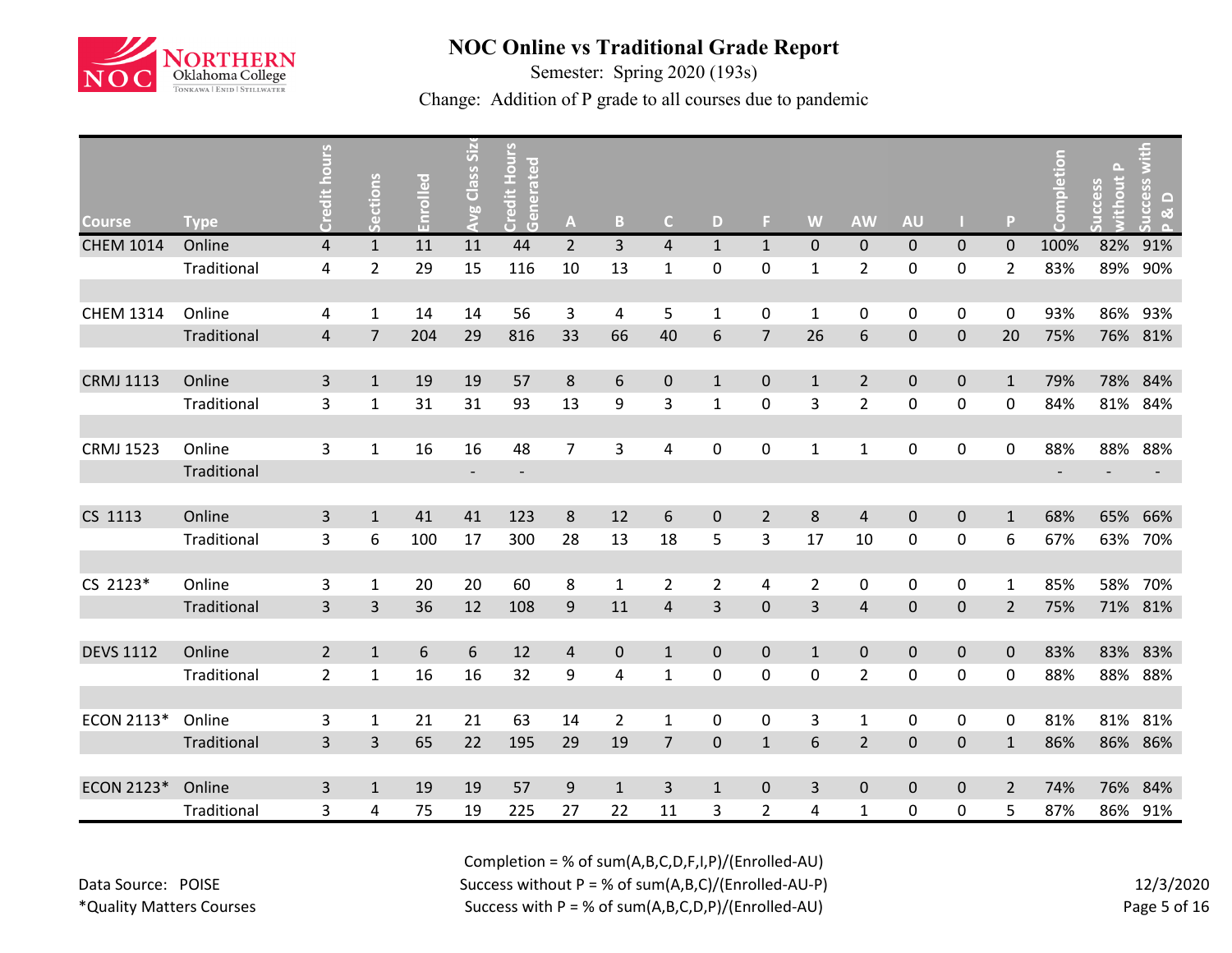

Semester: Spring 2020 (193s)

Change: Addition of P grade to all courses due to pandemic

|                  |             | Credit hours   | Sections       | Enrolled       | <b>Avg Class Size</b>    | Credit Hours<br>Generated |              |                  |                |                |                  |                |                |                  |              |              | Completion               | $\Delta$<br>thout<br>cess | ccess with<br>$\Omega$<br><u>ನ</u> |
|------------------|-------------|----------------|----------------|----------------|--------------------------|---------------------------|--------------|------------------|----------------|----------------|------------------|----------------|----------------|------------------|--------------|--------------|--------------------------|---------------------------|------------------------------------|
| <b>Course</b>    | <b>Type</b> |                |                |                |                          |                           | $\mathbf{A}$ | B                | $\mathsf{C}$   | D              | F                | W              | <b>AW</b>      | <b>AU</b>        |              | P            |                          |                           |                                    |
| ENGL 1113*       | Online      | 3              | 3              | 38             | 13                       | 114                       | 21           | $\overline{7}$   | $\overline{2}$ | $\overline{2}$ | $\mathbf 0$      | $\overline{4}$ | $\mathbf{1}$   | $\mathbf{0}$     | $\mathbf 0$  | $\mathbf{1}$ | 84%                      | 81%                       | 87%                                |
|                  | Traditional | 3              | 12             | 220            | 18                       | 660                       | 83           | 36               | 28             | 9              | 14               | 15             | 34             | $\pmb{0}$        | $\mathbf 0$  | $\mathbf{1}$ | 77%                      | 67%                       | 71%                                |
|                  |             |                |                |                |                          |                           |              |                  |                |                |                  |                |                |                  |              |              |                          |                           |                                    |
| ENGL 1213*       | Online      | 3              | 4              | 85             | 21                       | 255                       | 31           | 23               | $\overline{7}$ | $\overline{2}$ | 3                | 6              | 12             | $\mathbf 0$      | 0            | $\mathbf{1}$ | 78%                      | 73%                       | 75%                                |
|                  | Traditional | $\overline{3}$ | 32             | 611            | 19                       | 1833                      | 269          | 142              | 77             | 14             | 25               | 33             | 32             | $\boldsymbol{0}$ | $\mathbf 0$  | 19           | 86%                      | 82%                       | 85%                                |
|                  |             |                |                |                |                          |                           |              |                  |                |                |                  |                |                |                  |              |              |                          |                           |                                    |
| <b>ENGL 1223</b> | Online      | $\overline{3}$ | $\mathbf{1}$   | $\overline{4}$ | $\overline{4}$           | 12                        | 3            | $\mathbf{1}$     | $\mathbf 0$    | $\mathbf 0$    | $\overline{0}$   | $\mathbf 0$    | $\mathbf 0$    | $\mathbf 0$      | $\mathbf 0$  | $\mathbf{0}$ | 100%                     | 100% 100%                 |                                    |
|                  | Traditional |                |                |                |                          |                           |              |                  |                |                |                  |                |                |                  |              |              |                          |                           |                                    |
|                  |             |                |                |                |                          |                           |              |                  |                |                |                  |                |                |                  |              |              |                          |                           |                                    |
| <b>ENGL 2423</b> | Online      | 3              | $\mathbf{1}$   | 10             | 10                       | 30                        | 8            | $\boldsymbol{0}$ | $\pmb{0}$      | 0              | $\mathbf 0$      | 0              | $\overline{2}$ | $\pmb{0}$        | $\pmb{0}$    | 0            | 80%                      | 80%                       | 80%                                |
|                  | Traditional |                |                |                | $\overline{\phantom{a}}$ | $\overline{\phantom{a}}$  |              |                  |                |                |                  |                |                |                  |              |              | $\overline{\phantom{a}}$ |                           |                                    |
|                  |             |                |                |                |                          |                           |              |                  |                |                |                  |                |                |                  |              |              |                          |                           |                                    |
| <b>ENGL 2453</b> | Online      | $\overline{3}$ | $\mathbf{1}$   | 11             | 11                       | 33                        | 9            | $\mathbf{1}$     | $\mathbf 0$    | $\mathbf 0$    | $\mathbf 0$      | $\mathbf 0$    | $\mathbf 0$    | $\pmb{0}$        | $\mathbf{0}$ | $\mathbf{1}$ | 91%                      | 100% 100%                 |                                    |
|                  | Traditional |                |                |                | $\overline{\phantom{a}}$ | $\overline{\phantom{a}}$  |              |                  |                |                |                  |                |                |                  |              |              |                          |                           |                                    |
|                  |             |                |                |                |                          |                           |              |                  |                |                |                  |                |                |                  |              |              |                          |                           |                                    |
| <b>ESCI 1214</b> | Online      | 4              | 3              | 55             | 18                       | 220                       | 42           | $\overline{7}$   | $\mathbf{1}$   | $\overline{2}$ | $\mathbf{1}$     | 0              | $\overline{2}$ | $\pmb{0}$        | $\pmb{0}$    | 0            | 96%                      | 91%                       | 95%                                |
|                  | Traditional | $\overline{4}$ | 5              | 130            | 26                       | 520                       | 62           | 35               | 13             | 3              | 3                | $\overline{4}$ | $\overline{7}$ | $\boldsymbol{0}$ | $\pmb{0}$    | 3            | 89%                      |                           | 87% 89%                            |
|                  |             |                |                |                |                          |                           |              |                  |                |                |                  |                |                |                  |              |              |                          |                           |                                    |
| <b>GEOG 2253</b> | Online      | 3              | $\mathbf{1}$   | 14             | 14                       | 42                        | 6            | $\overline{3}$   | $\mathbf{1}$   | $\overline{2}$ | $\boldsymbol{0}$ | $\mathbf{1}$   | $\mathbf{1}$   | $\pmb{0}$        | $\mathbf{0}$ | $\mathbf{0}$ | 86%                      | 71%                       | 86%                                |
|                  | Traditional | 3              | 5              | 119            | 24                       | 357                       | 41           | 37               | 21             | 6              | 6                | 4              | 3              | $\mathbf 0$      | 0            | 1            | 93%                      | 84%                       | 89%                                |
|                  |             |                |                |                |                          |                           |              |                  |                |                |                  |                |                |                  |              |              |                          |                           |                                    |
| <b>HIST 1483</b> | Online      | 3              | 1              | 26             | 26                       | 78                        | 10           | $\overline{4}$   | 3              | 1              | 4                | $\overline{2}$ | 1              | $\pmb{0}$        | $\mathbf 0$  | $\mathbf{1}$ | 85%                      | 68%                       | 73%                                |
|                  | Traditional | 3              | 6              | 129            | 22                       | 387                       | 54           | 29               | 16             | 3              | 15               | 8              | $\overline{4}$ | $\boldsymbol{0}$ | $\mathbf 0$  | 0            | 91%                      |                           | 77% 79%                            |
|                  |             |                |                |                |                          |                           |              |                  |                |                |                  |                |                |                  |              |              |                          |                           |                                    |
| HIST 1493*       | Online      | 3              | $\overline{2}$ | 54             | 27                       | 162                       | 9            | 18               | $\overline{7}$ | $\overline{4}$ | $\boldsymbol{0}$ | $\overline{7}$ | 8              | $\pmb{0}$        | $\mathbf 0$  | $\mathbf{1}$ | 70%                      | 64%                       | 72%                                |
|                  | Traditional | 3              | 11             | 291            | 23                       | 873                       | 111          | 72               | 31             | 9              | 29               | 20             | 9              | $\pmb{0}$        | 1            | 9            | 87%                      | 76%                       | 80%                                |

Data Source: POISE \*Quality Matters Courses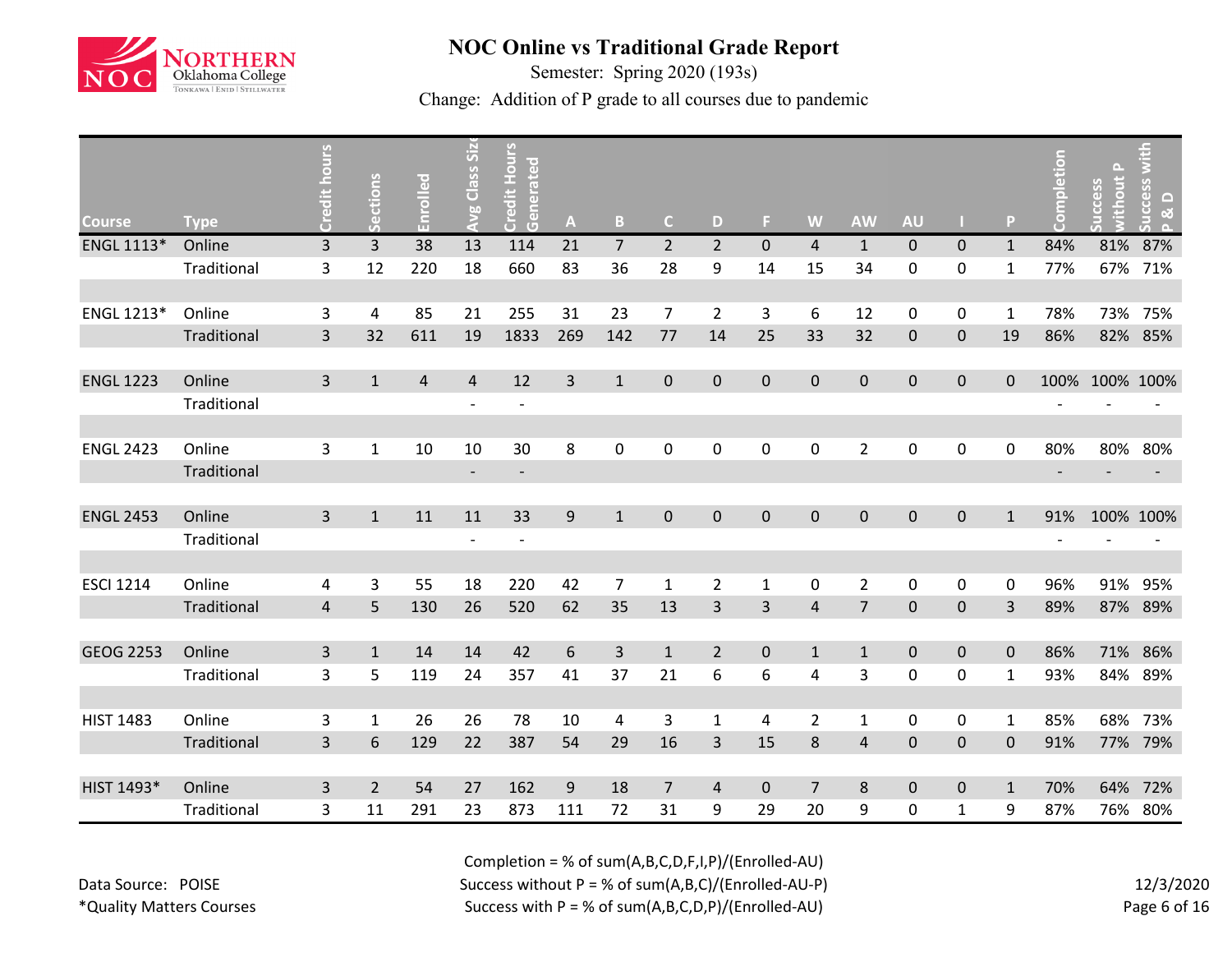

Semester: Spring 2020 (193s)

Change: Addition of P grade to all courses due to pandemic

|                  |             | Credit hours   | Sections       | Enrolled | Class Siz | <b>Credit Hours</b><br>Generated |                |                |                |                |                |                |                |                  |             |                | Completion               | $\Delta$<br>thout<br>ccess | ccess<br>$\Box$              |
|------------------|-------------|----------------|----------------|----------|-----------|----------------------------------|----------------|----------------|----------------|----------------|----------------|----------------|----------------|------------------|-------------|----------------|--------------------------|----------------------------|------------------------------|
| <b>Course</b>    | <b>Type</b> |                |                |          | Avg       |                                  | A              | B              | $\mathsf{C}$   | D              | Е              | W              | <b>AW</b>      | <b>AU</b>        |             | P              |                          |                            | <u>ನ</u><br>$\triangleright$ |
| HLST 1113*       | Online      | 3              | 3              | 75       | 25        | 225                              | 40             | 19             | $\overline{7}$ | $\overline{2}$ | $\mathbf{1}$   | 5              | $\mathbf{1}$   | $\mathbf 0$      | $\pmb{0}$   | $\mathbf 0$    | 92%                      | 88%                        | 91%                          |
|                  | Traditional | 3              | $\mathbf{1}$   | 23       | 23        | 69                               | $\overline{7}$ | 9              | 5              | 0              | $\mathbf{1}$   | $\mathbf{1}$   | 0              | $\mathbf 0$      | 0           | 0              | 96%                      | 91%                        | 91%                          |
|                  |             |                |                |          |           |                                  |                |                |                |                |                |                |                |                  |             |                |                          |                            |                              |
| HPET 1223*       | Online      | 3              | $\overline{2}$ | 34       | 17        | 102                              | 8              | 7              | 7              | $\overline{2}$ | $\overline{2}$ | $\mathbf{1}$   | 6              | $\mathbf 0$      | 0           | 1              | 76%                      |                            | 67% 74%                      |
|                  | Traditional | $\overline{3}$ | $\overline{2}$ | 41       | 21        | 123                              | 21             | 10             | $\bf 8$        | $\mathbf 0$    | $\mathbf{1}$   | $\pmb{0}$      | $\mathbf{1}$   | $\mathbf 0$      | $\pmb{0}$   | $\mathbf 0$    | 98%                      | 95%                        | 95%                          |
|                  |             |                |                |          |           |                                  |                |                |                |                |                |                |                |                  |             |                |                          |                            |                              |
| <b>HUMN 2113</b> | Online      | $\overline{3}$ | $\mathbf{1}$   | 21       | 21        | 63                               | $2^{\circ}$    | $\sqrt{6}$     | $\overline{4}$ | $\mathbf 0$    | $\mathbf{1}$   | $\overline{4}$ | $\overline{2}$ | $\pmb{0}$        | $\pmb{0}$   | $\overline{2}$ | 62%                      | 63%                        | 67%                          |
|                  | Traditional | 3              | $\overline{2}$ | 50       | 25        | 150                              | 32             | 5              | 4              | $\overline{2}$ | 0              | $\overline{2}$ | $\overline{2}$ | $\mathbf 0$      | 0           | 3              | 86%                      |                            | 87% 92%                      |
|                  |             |                |                |          |           |                                  |                |                |                |                |                |                |                |                  |             |                |                          |                            |                              |
| <b>HUMN 2223</b> | Online      | 3              | $\mathbf{1}$   | 19       | 19        | 57                               | $\overline{2}$ | 4              | 3              | $\overline{2}$ | 0              | 5              | $\mathbf{1}$   | $\mathbf 0$      | 0           | $\overline{2}$ | 58%                      | 53%                        | 68%                          |
|                  | Traditional | $\overline{3}$ | $\mathbf{1}$   | 17       | 17        | 51                               | $\overline{2}$ | $\overline{4}$ | 3              | $\mathbf{1}$   | $\mathbf 0$    | $\overline{4}$ | 3              | $\mathbf 0$      | $\mathbf 0$ | $\Omega$       | 59%                      | 53%                        | 59%                          |
|                  |             |                |                |          |           |                                  |                |                |                |                |                |                |                |                  |             |                |                          |                            |                              |
| <b>LANG 1125</b> | Online      | 5              | $\mathbf{1}$   | 9        | 9         | 45                               | $\overline{4}$ | $\overline{2}$ | $\overline{0}$ | $\mathbf 0$    | $\pmb{0}$      | $\overline{2}$ | $\mathbf{1}$   | $\pmb{0}$        | $\pmb{0}$   | $\pmb{0}$      | 67%                      | 67%                        | 67%                          |
|                  | Traditional |                |                |          |           | $\overline{\phantom{a}}$         |                |                |                |                |                |                |                |                  |             |                |                          |                            |                              |
|                  |             |                |                |          |           |                                  |                |                |                |                |                |                |                |                  |             |                |                          |                            |                              |
| LIT 2413         | Online      | 3              | $\mathbf{1}$   | 17       | 17        | 51                               | 11             | 5              | 0              | 0              | 0              | $\mathbf 1$    | $\mathbf 0$    | $\mathbf 0$      | 0           | 0              | 94%                      | 94%                        | 94%                          |
|                  | Traditional | $\overline{3}$ | $\overline{2}$ | 40       | 20        | 120                              | 22             | $\overline{4}$ | 6              | $\overline{2}$ | $\pmb{0}$      | $\mathbf 2$    | $\overline{2}$ | $\pmb{0}$        | $\pmb{0}$   | $\overline{2}$ | 85%                      | 84%                        | 90%                          |
| <b>LIT 2883</b>  | Online      | $\mathbf{3}$   | $\mathbf{1}$   | 19       | 19        | 57                               | 11             | $\overline{3}$ | $\overline{3}$ | $\mathbf 0$    | $\pmb{0}$      | $\pmb{0}$      | $\overline{2}$ | $\mathbf 0$      | $\mathbf 0$ | $\pmb{0}$      | 89%                      | 89%                        | 89%                          |
|                  | Traditional |                |                |          |           | $\overline{\phantom{a}}$         |                |                |                |                |                |                |                |                  |             |                | $\overline{\phantom{a}}$ |                            |                              |
|                  |             |                |                |          |           |                                  |                |                |                |                |                |                |                |                  |             |                |                          |                            |                              |
| <b>MATH 1483</b> | Online      | 3              | $\overline{2}$ | 32       | 16        | 96                               | 9              | 5              | 4              | 5              | $\mathbf{1}$   | $\overline{2}$ | 5              | $\mathbf 0$      | 0           | 1              | 75%                      | 58%                        | 75%                          |
|                  | Traditional | $\overline{3}$ | 17             | 393      | 23        | 1179                             | 103            | 98             | 67             | 12             | 23             | 29             | 27             | $\pmb{0}$        | $\pmb{0}$   | 34             | 77%                      |                            | 75% 80%                      |
|                  |             |                |                |          |           |                                  |                |                |                |                |                |                |                |                  |             |                |                          |                            |                              |
| MATH 1493*       | Online      | 3              | $\mathbf{1}$   | 15       | 15        | 45                               | 4              | $\overline{4}$ | $\overline{2}$ | 2              | $\mathbf 0$    | $\mathbf{1}$   | $\overline{2}$ | $\mathbf 0$      | $\mathbf 0$ | $\Omega$       | 80%                      | 67%                        | 80%                          |
|                  | Traditional | 3              | 5              | 57       | 11        | 171                              | 21             | 10             | $\overline{7}$ | 5              | 3              | 4              | 4              | $\boldsymbol{0}$ | 0           | 3              | 81%                      | 70%                        | 81%                          |

Data Source: POISE \*Quality Matters Courses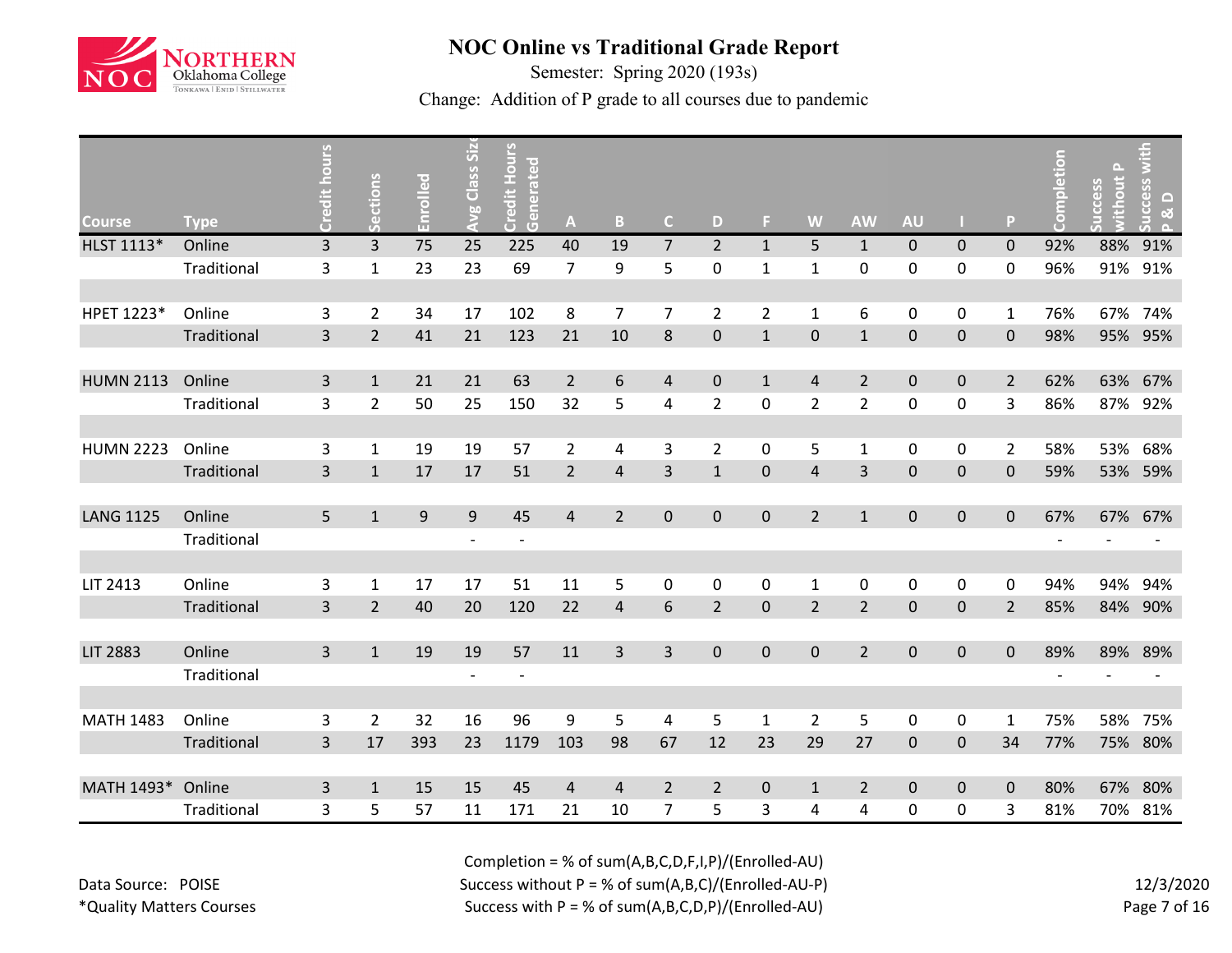

Semester: Spring 2020 (193s)

Change: Addition of P grade to all courses due to pandemic

|                   |             |                |                |          | Class Siz                |                           |                |                |                |                |                |                |                |                  |              |                |                          |                  | with                               |
|-------------------|-------------|----------------|----------------|----------|--------------------------|---------------------------|----------------|----------------|----------------|----------------|----------------|----------------|----------------|------------------|--------------|----------------|--------------------------|------------------|------------------------------------|
| <b>Course</b>     | <b>Type</b> | Credit hours   | Sections       | Enrolled | Avg                      | Credit Hours<br>Generated | A              | B              | $\mathsf{C}$   | D              | F.             | W              | <b>AW</b>      | <b>AU</b>        |              | P              | Completion               | thout P<br>ccess | <b>CCeSS</b><br>$\Box$<br><u>ನ</u> |
| MATH 1513*        | Online      | 3              | $\overline{2}$ | 22       | 11                       | 66                        | 5              | 5              | $\overline{4}$ | $\overline{2}$ | $\mathbf{1}$   | $\overline{3}$ | $\mathbf{1}$   | $\pmb{0}$        | $\pmb{0}$    | $\mathbf{1}$   | 77%                      | 67%              | 77%                                |
|                   | Traditional | 3              | 18             | 314      | 17                       | 942                       | 66             | 78             | 42             | 18             | 12             | 48             | 29             | $\boldsymbol{0}$ | 0            | 21             | 69%                      | 63%              | 72%                                |
|                   |             |                |                |          |                          |                           |                |                |                |                |                |                |                |                  |              |                |                          |                  |                                    |
| MATH 2023*        | Online      | 3              | $\overline{2}$ | 43       | 22                       | 129                       | 15             | 13             | 8              | 0              | 1              | 3              | 1              | 0                | 0            | 2              | 86%                      | 88%              | 88%                                |
|                   | Traditional | $\overline{3}$ | 13             | 285      | 22                       | 855                       | 109            | 57             | 37             | 8              | 8              | 36             | 6              | $\mathbf 0$      | $\pmb{0}$    | 24             | 77%                      | 78%              | 82%                                |
|                   |             |                |                |          |                          |                           |                |                |                |                |                |                |                |                  |              |                |                          |                  |                                    |
| <b>MUSC 1113</b>  | Online      | $\overline{3}$ | $\overline{2}$ | 40       | 20                       | 120                       | 24             | $\sqrt{6}$     | 5              | $\mathbf 0$    | $\overline{4}$ | $\pmb{0}$      | $\mathbf{0}$   | $\pmb{0}$        | $\pmb{0}$    | $\mathbf{1}$   | 98%                      | 90%              | 90%                                |
|                   | Traditional | 3              | 5              | 110      | 22                       | 330                       | 67             | 15             | 9              | 5              | 6              | 5              | $\mathbf 0$    | $\boldsymbol{0}$ | $\mathbf{1}$ | $\overline{2}$ | 94%                      | 84%              | 89%                                |
|                   |             |                |                |          |                          |                           |                |                |                |                |                |                |                |                  |              |                |                          |                  |                                    |
| <b>NUTR 2123*</b> | Online      | 3              | $\overline{2}$ | 48       | 24                       | 144                       | 24             | 9              | 8              | 3              | $\overline{2}$ | $\overline{2}$ | $\mathbf 0$    | 0                | 0            | 0              | 96%                      | 85%              | 92%                                |
|                   | Traditional | $\overline{3}$ | $\overline{2}$ | 42       | 21                       | 126                       | 15             | 16             | 6              | $\mathbf{1}$   | $\mathbf 0$    | $\overline{2}$ | $\mathbf{0}$   | $\mathbf 0$      | $\pmb{0}$    | $\overline{2}$ | 90%                      | 93%              | 95%                                |
|                   |             |                |                |          |                          |                           |                |                |                |                |                |                |                |                  |              |                |                          |                  |                                    |
| <b>ORNT 1101</b>  | Online      | $\mathbf{1}$   | $\overline{2}$ | 43       | 22                       | 43                        | 24             | $\overline{4}$ | 4              | $\mathbf{1}$   | $\mathbf 0$    | $\mathbf{1}$   | 9              | $\pmb{0}$        | $\pmb{0}$    | $\mathbf 0$    | 77%                      | 74%              | 77%                                |
|                   | Traditional | $\mathbf{1}$   | 10             | 114      | 11                       | 114                       | 32             | 14             | 13             | 4              | 10             | 8              | 33             | $\mathbf 0$      | 0            | 0              | 64%                      | 52%              | 55%                                |
|                   |             |                |                |          |                          |                           |                |                |                |                |                |                |                |                  |              |                |                          |                  |                                    |
| <b>PHIL 2213</b>  | Online      | 3              | $\overline{2}$ | 48       | 24                       | 144                       | 36             | $\overline{7}$ | $\mathbf{1}$   | 0              | $\pmb{0}$      | $\mathbf{1}$   | 3              | $\boldsymbol{0}$ | $\pmb{0}$    | 0              | 92%                      | 92%              | 92%                                |
|                   | Traditional |                |                |          | $\overline{\phantom{a}}$ | $\overline{\phantom{a}}$  |                |                |                |                |                |                |                |                  |              |                | $\overline{\phantom{a}}$ |                  |                                    |
|                   |             |                |                |          |                          |                           |                |                |                |                |                |                |                |                  |              |                |                          |                  |                                    |
| <b>PHIL 2223</b>  | Online      | 3              | 3              | 57       | 19                       | 171                       | 24             | 16             | 3              | $\mathbf{1}$   | $\pmb{0}$      | 5              | $\overline{7}$ | $\pmb{0}$        | $\pmb{0}$    | $\mathbf{1}$   | 77%                      | 77%              | 79%                                |
|                   | Traditional | 3              | $\pmb{4}$      | 85       | 21                       | 255                       | 47             | 17             | $10\,$         | 3              | $\mathbf{1}$   | $\mathbf{1}$   | $\overline{2}$ | $\boldsymbol{0}$ | 0            | 4              | 92%                      | 91%              | 95%                                |
|                   |             |                |                |          |                          |                           |                |                |                |                |                |                |                |                  |              |                |                          |                  |                                    |
| PHSC 1114*        | Online      | 4              | $\mathbf{1}$   | 17       | 17                       | 68                        | $\overline{2}$ | $\overline{7}$ | $\overline{2}$ | $\mathbf{1}$   | 0              | $\overline{2}$ | 3              | 0                | 0            | 0              | 71%                      | 65%              | 71%                                |
|                   | Traditional | $\overline{4}$ | $\mathbf{1}$   | 11       | 11                       | 44                        | $\overline{2}$ | $\overline{2}$ | $\mathbf{1}$   | $\overline{2}$ | $\pmb{0}$      | $\pmb{0}$      | $\overline{2}$ | $\mathbf 0$      | $\pmb{0}$    | $\overline{2}$ | 64%                      |                  | 56% 82%                            |
|                   |             |                |                |          |                          |                           |                |                |                |                |                |                |                |                  |              |                |                          |                  |                                    |
| POLI1113*         | Online      | 3              | $\overline{4}$ | 96       | 24                       | 288                       | 19             | 31             | 15             | 4              | 5              | 10             | 11             | $\mathbf 0$      | $\pmb{0}$    | $\mathbf{1}$   | 77%                      | 68%              | 73%                                |
|                   | Traditional | 3              | 15             | 375      | 25                       | 1125                      | 127            | 106            | 69             | 10             | 17             | 24             | 13             | 0                | 0            | 9              | 88%                      | 83%              | 86%                                |

Data Source: POISE \*Quality Matters Courses